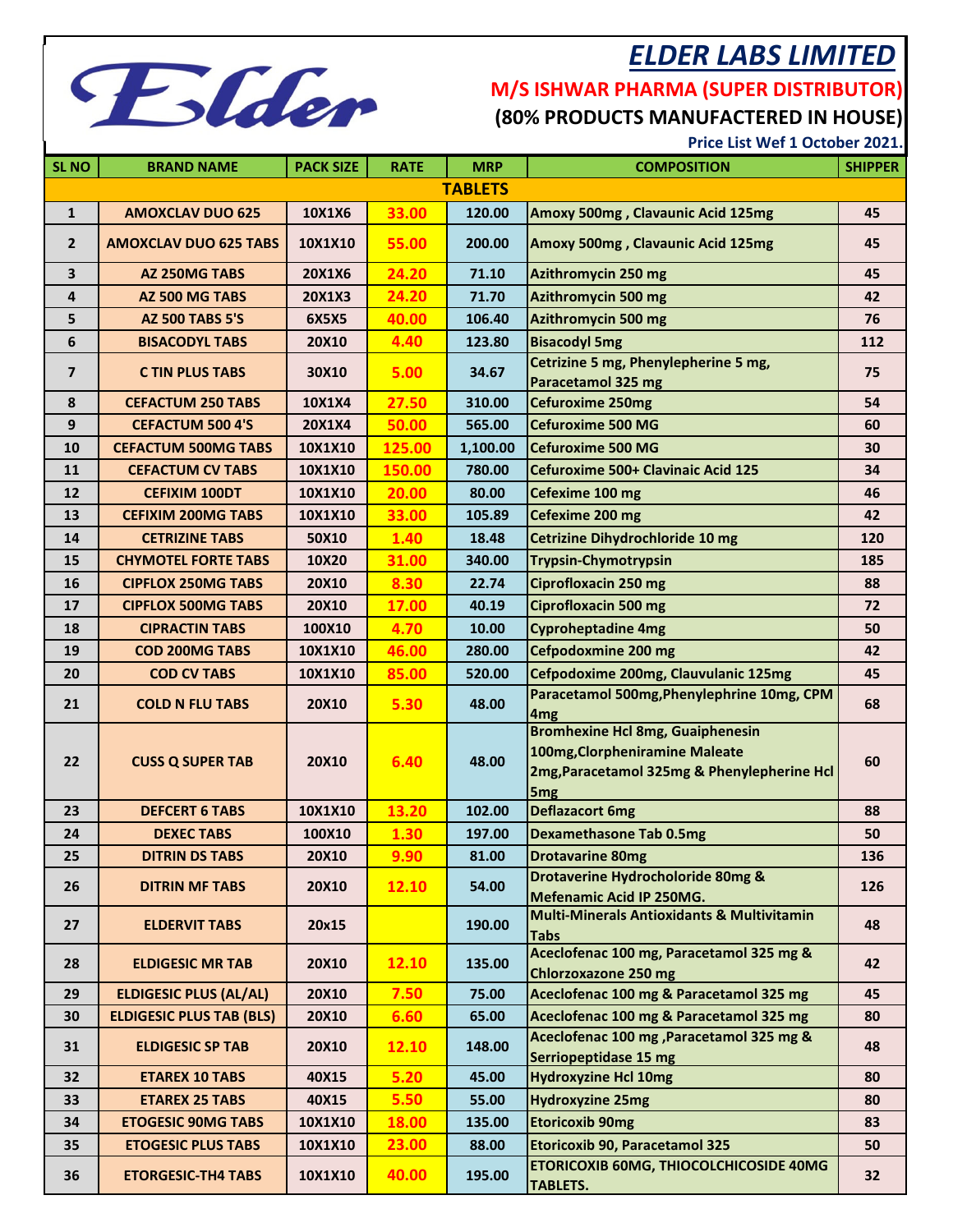| <b>SL NO</b> | <b>BRAND NAME</b>           | <b>PACK SIZE</b> | <b>RATE</b> | <b>MRP</b> | <b>COMPOSITION</b>                                                              | <b>SHIPPER</b> |
|--------------|-----------------------------|------------------|-------------|------------|---------------------------------------------------------------------------------|----------------|
| 37           | <b>FEBUT 40 TABS</b>        | 10X1X10          | 14.00       | 105.00     | <b>Febuxostat 40 MG</b>                                                         | 72             |
| 38           | <b>FEBUT 80 TABS</b>        | 10X1X10          | 17.50       | 185.00     | <b>Febuxostat 80 MG</b>                                                         | 50             |
| 39           | <b>FERIM XT TABS*</b>       | 10X1X10          | 15.50       | 175.00     | Ferrous Ascobate eq to Elemental Iron 100mg<br>& Folic Acid 1.5mg               | 52             |
| 40           | <b>FEXEGRA 120 TABS</b>     | 10X1X10          | 19.00       | 95.00      | <b>Fexofenadine 120 MG</b>                                                      | 50             |
| 41           | <b>FEXEGRA 180MG TAB</b>    | 10X1X10          | 25.00       | 160.00     | <b>Fexofenadine 180 MG</b>                                                      | 50             |
| 42           | <b>FEXEGRA M TABS</b>       | 10X1X10          | 25.00       | 178.00     | Montelukast 10mg, Fexofenadine 120mg                                            | 30             |
| 43           | <b>FOLIZEN 5MG TAB</b>      | 10X1X30          | 7.70        | 48.00      | <b>Folic Acid IP 5mg</b>                                                        | 120            |
| 44           | <b>FORMIC 100 TABS</b>      | 10X1X10          | 20.00       | 135.00     | Cefexime 100 mg                                                                 | 50             |
| 45           | <b>FORMIC CV TABS</b>       | 10X1X10          | 82.00       | 480.00     | Cefixime 200mg, Clavulanic Acid 125mg                                           | 54             |
| 46           | <b>FORMIC O 200 TABS</b>    | 20X10            | 31.00       | 107.18     | Cefexime 200 mg                                                                 | 46             |
| 47           | <b>FORMIC O XL TABS</b>     | 10X1X10          | 45.00       | 420.00     | Cefixime 200mg, Ofloxacin 100mg                                                 | 48             |
| 48           | <b>FUZER 150 TAB</b>        | 30X1X1           | 3.10        | 12.98      | <b>Fluconazole IP 150mg</b>                                                     | 90             |
| 49           | <b>GRISOVEL FP 250 TABS</b> | 30X10            | 26.00       | 52.00      | <b>Grisoefulvin 250mg Tabs</b>                                                  | 56             |
| 50           | <b>IPL-72 TABS</b>          | 10X1X1           | 6.10        | 110.00     | Levonorgestrel 0.15gm                                                           | 140            |
| 51           | <b>ITRA TF TABS</b>         | 10X1X10          | 55.00       | 385.00     | Itraconazole 100mg, Terbinafine 250mg                                           | 50             |
| 52           | <b>IVERMECT TABS</b>        | 20X10            | 7.20        | 380.00     | <b>Ivermectin 12</b>                                                            | 160            |
| 53           | <b>L CIN TABS</b>           | 20X10            | 3.00        | 68.00      | Levocetrizine Dihydrochlooride 5 mg                                             | 100            |
| 54           | <b>LINEZOL 600MG TABS</b>   | 10X1X10          | 77.00       | 375.00     | Linezolid600 mg                                                                 | 36             |
| 55           | <b>MEFTSPAS TABS</b>        | 20X10            | 4.70        | 52.00      | Mefenamic 250mg, Dicyclomine 10 mg                                              | 102            |
| 56           | <b>METNECORT 4MG TABS</b>   | 20X10            | 9.90        | 45.00      | <b>Methylprednisolone 4mg</b>                                                   | 100            |
| 57           | <b>MOXEL 125 DT TAB</b>     | 20X10            | 6.60        | 37.00      | <b>Amoxycillin 125MG</b>                                                        | 150            |
| 58           | <b>MOXEL 250 DT TAB</b>     | 20X10            | 9.10        | 58.00      | Amoxycillin 250 mg                                                              | 110            |
| 59           | <b>MTN LC TABS</b>          | 20X1X10          | 13.20       | 165.00     | Montilukast 10 MG + Levocetrizine 5 MG                                          | 80             |
| 60           | <b>NIMLIDE</b>              | 50X10            | 2.90        | 52.00      | Nimesulide 100mg                                                                | 50             |
| 61           | <b>NIMLIDE PLUS</b>         | 20X10            | 5.50        | 72.00      | Nimesulide 100 & Paracetamol 325mg                                              | 64             |
| 62           | <b>NOR 400MG TABS</b>       | 30X10            | 16.50       | 52.00      | Norfloxacin I.P. 400mg                                                          | 66             |
| 63           | <b>NORTINI TABS</b>         | 10X10            | 26.00       | 128.00     | Norfloxacin 400 mg, Tinidazole 600mg                                            | 82             |
| 64           | <b>OFLOTAC 200MG TABS</b>   | 20X10            | 9.40        | 63.00      | <b>Ofloxacin 200mg</b>                                                          | 90             |
| 65           | OFTIDER 200 (AL/AL) TABS    | 20X10            | 10.50       | 67.14      | <b>Ofloxacin 200mg</b>                                                          | 75             |
| 66           | OFTIDER 200MG (BL) TABS     | 20X10            | 9.70        | 67.10      | <b>Ofloxacin 200mg</b>                                                          | <b>100</b>     |
| 67           | <b>ONET MD TABS</b>         | 20X10            | 3.50        | 51.50      | <b>Ondansetron Hcl 4 mg</b>                                                     | 150            |
| 68           | <b>OVERY L TABS</b>         | 50X1X21          | 7.70        | 76.00      | Levonorgestrel 0.15mg, Ethinyloestradiol<br>0.03mg                              | 30             |
| 69           | <b>OZ TABS</b>              | 20X10            | 17.50       | 154.00     | Ofloxacin 200mg & Ornidazole 500mng                                             | 52             |
| 70           | <b>PAINFREE MR TAB</b>      | <b>20X10</b>     | 8.80        | 135.00     | <b>Diclofenac Potassium 50 mg, Paracetamol 325</b><br>mg & Chlorzoxazone 250 mg | 60             |
| 71           | <b>PAINFREE TABS</b>        | <b>20X10</b>     | 5.40        | 48.00      | Diclo 50Mg, Para 325 mg                                                         | 80             |
| 72           | PANTA 40 TAB                | <b>20X10</b>     | 7.20        | 57.50      | <b>Pantaprazole 40mg</b>                                                        | 144            |
| 73           | <b>PANTA D TABS</b>         | 20X10            | 7.70        | 195.00     | Pantaprazole 40mg, Domperidone 10 mg                                            | 144            |
| 74           | <b>PANZOM 40 TABS</b>       | 20X15            | 9.70        | 175.00     | Pantaprazole 40mg                                                               | 80             |
| 75           | <b>PANZOM D TABS</b>        | 20X15            | 11.60       | 225.00     | Pantaprazole 40mg, Domperidone 10 mg                                            | 80             |
| 76           | <b>PARADER 500 TABS</b>     | 50X10            | 6.10        | 10.19      | <b>Paracetamol 500mg</b>                                                        | 45             |
| 77           | <b>PARADER 650 TABS</b>     | 50X10            | 7.20        | 20.50      | <b>Paracetamol 650mg</b>                                                        | 30             |
| 78           | <b>PG - NT TABS</b>         | 10X1X10          |             | 165.00     | Pregabalin 75mg+Nortriptyline Hydrochloride<br>10 <sub>mg</sub>                 | 50             |
| 79           | <b>PG-NTM TABS</b>          | 10X1X10          |             | 180.00     | Pregabalin 75mg, Nortripyline<br>10mg, Methylcobalamin 1500mcg                  | 50             |
| 80           | <b>PREDCORTIL 10 TABS</b>   | 50X10            | 7.70        | 30.97      | Prednisolone 10 mg                                                              | 92             |
| 81           | <b>PREDCORTIL 5 TABS</b>    | 50X10            | 4.40        | 21.27      | Prednisolone 5 mg                                                               | 82             |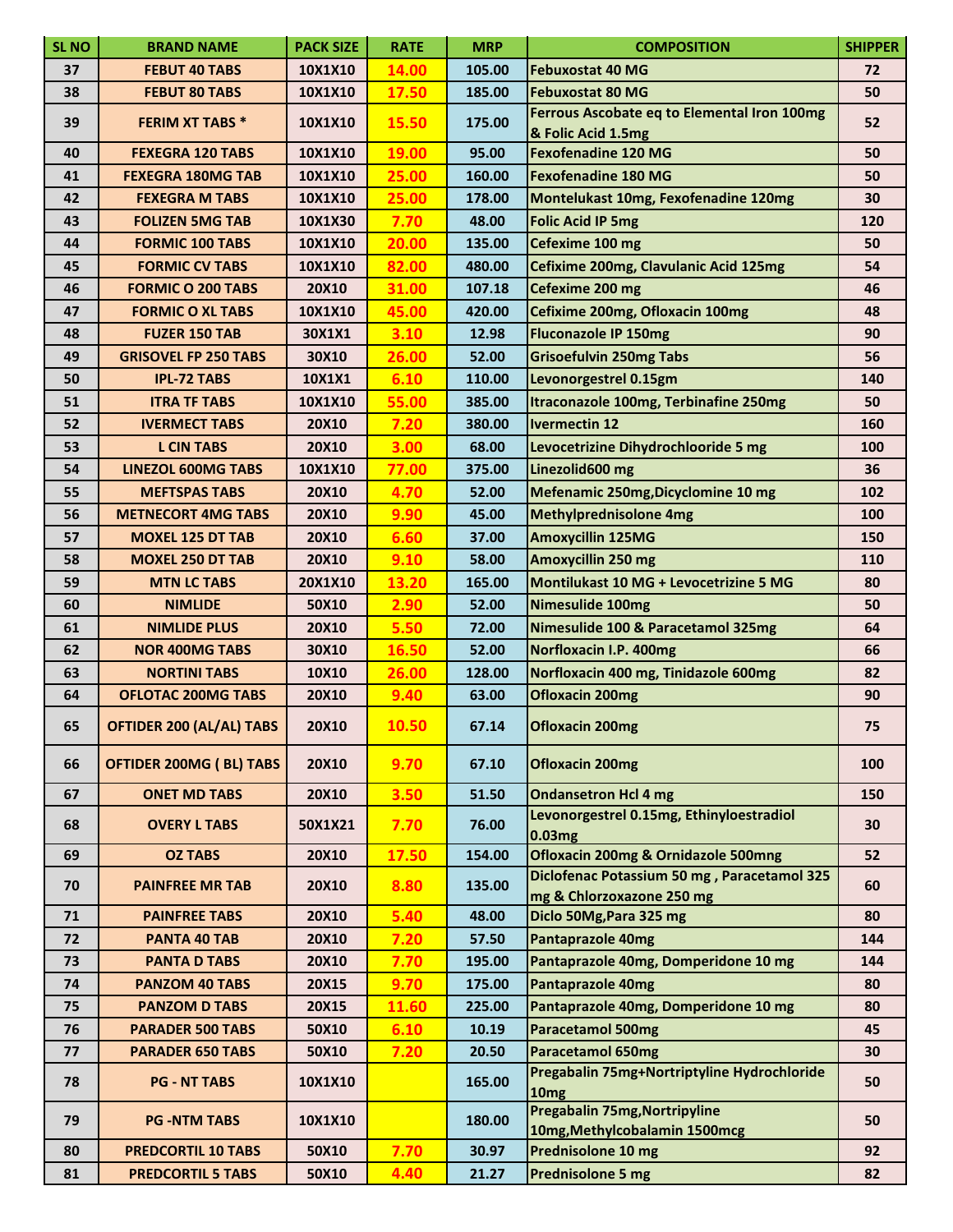| <b>SL NO</b> | <b>BRAND NAME</b>          | <b>PACK SIZE</b> | <b>RATE</b> | <b>MRP</b>                    | <b>COMPOSITION</b>                                                                | <b>SHIPPER</b> |
|--------------|----------------------------|------------------|-------------|-------------------------------|-----------------------------------------------------------------------------------|----------------|
| 82           | <b>RABI-20 TAB</b>         | 20X10            | 5.50        | 80.00                         | <b>Rabeprazole Sodium 20mg</b>                                                    | 48             |
| 83           | <b>RABIDER 20 TAB</b>      | 20X10            | 5.50        | 80.00                         | <b>Rabeprazole Sodium 20mg</b>                                                    | 102            |
| 84           | <b>RABIDER D TAB</b>       | 20X10            | 6.60        | 135.00                        | Rabeprazole Sodium 20mg & Domperidone<br><b>10mg</b>                              | 80             |
| 85           | <b>RIMIGUT 400 TABS</b>    | 10X1X10          | 120.00      | 300.00                        | <b>Rifaxim Ph Eur 400mg</b>                                                       | 50             |
| 86           | <b>RIMIGUT 550 TABS</b>    | 10X1X10          | 145.00      | 300.00                        | <b>Rifaxim Ph Eur 550mg</b>                                                       | 50             |
| 87           | <b>ROXITHRO 150 TABS</b>   | 20X10            | 15.50       | 128.00                        | <b>Roxythromycin 150mg</b>                                                        | 96             |
| 88           | <b>SPASDER TABS</b>        | 50X10            | 6.20        | 20.80                         | Paracetamol 325 mg + Dicyclomine Hcl 20mg                                         | 60             |
| 89           | <b>TERIN 250 TABS</b>      | <b>20X1X7</b>    | 25.00       | 94.00                         | <b>Terbinafine 250 MG</b>                                                         | 42             |
| 90           | <b>URODIV 150MG TABS</b>   | 10X10            | 65.00       | 165.00                        | <b>Ursodeocholic Acid 150 MG</b>                                                  | 42             |
| 91           | <b>URODIV 300MG TABS</b>   | 10X10            | 90.00       | 780.00                        | <b>Ursodeocholic Acid 300 MG</b>                                                  | 25             |
| 92           | <b>VOGLIB 0.3MG TAB</b>    | 10X1X10          | 9.90        | 55.00                         | <b>Voglibose 0.3mg</b>                                                            | 80             |
| 93           | <b>VOGLIB M3 TAB</b>       | 10X1X10          | 14.50       | 75.00                         | Voglibose 0.3 mg, Metformin 500 mg                                                | 25             |
| 94           | <b>VOVO MR</b>             | 20X10            | 9.40        | 135.00                        | Diclofenac Sodium 50mg, Paracetamol 325mg<br>& Chlorzoxazone 250mg                | 60             |
| 95           | <b>VOVO SP TABS</b>        | 20X10            | 9.40        | 110.00                        | Diclofenac Potassium 50mg, Serratiopeptidase<br>10mg & paracetamol 325mg          | 48             |
| 96           | <b>VOVO SR TABS</b>        | 50X10            | 4.10        | 62.15                         | <b>Diclofenac Prolonged Release 100mg Tablets</b>                                 | 60             |
| 97           | <b>ZANDAC 150MG TABS</b>   | 15X20            | 7.70        | 245.40                        | <b>Ranitidine 150mg</b>                                                           | 72             |
| 98           | <b>ZERODER MR TABS</b>     | 20X10            | 12.10       | 145.00                        | Aceclofenac 100mg, Paracetamol 325mg &<br><b>Chlorzoxazone 250mg</b>              | 42             |
| 99           | <b>ZERODER P TABS</b>      | 20X10            | 6.10        | 65.00                         | Aceclofenac 100 mg & Paracetamol 325 mg                                           | 80             |
| 100          | <b>ZERODER SP TAB</b>      | 20X10            | 12.10       | 148.00                        | Aceclofenac 100 mg , Paracetamol 325 mg &<br>Serriopeptidase 15 mg                | 60             |
| 101          | <b>ZERODER TP4 TABS</b>    | 10X1X10          | 50.00       | 210.00                        | ACECLOFENAC 100MG, PARACETAMOL 325MG<br><b>&amp; THIOCOLCHICOSIDE 4MG TABLETS</b> | 48             |
| 102          | <b>ZERODER TP8 TABS</b>    | 10X1X10          | 75.00       | 265.00                        | ACECLOFENAC 100MG, PARACETAMOL 325MG<br>& THIOCOLCHICOSIDE 8MG TABLETS.           | 48             |
| 103          | ZTL 400 TABS               | 100X1            | 2.40        | 8.60                          | <b>Albendazole IP 400MG</b>                                                       | 37             |
| 104          | <b>ZYLONOL 100</b>         | 10X10            | 7.20        | 68.00                         | <b>Allopurinol 100mg</b>                                                          | 160            |
|              |                            |                  |             | <b>CARDIAC &amp; DIABETIC</b> |                                                                                   |                |
| 105          | <b>AMLO 5 TABS</b>         | 8X5X10           | 2.80        | 5.10                          | <b>Amlodipine Besylate IP 5MG</b>                                                 | 115            |
| 106          | <b>AMLO AT TABS</b>        | 20X10            | 5.30        | 55.00                         | <b>Atenolol 50mg, Amlodipine 5mg</b>                                              | 75             |
| 107          | <b>AMLOD AT</b>            | 20X14            | 6.90        | 77.00                         | <b>Atenolol 50mg, Amlodipine 5mg</b>                                              | 72             |
| 108          | <b>CITI P TABS</b>         | 10X1X10          | 150.00      | 675.00                        | <b>Citicoline 500mg, Piracetam 400mg</b>                                          | 48             |
| 109          | <b>CLOPIDER 75 TABS</b>    | 10X1X10          | 9.90        | 65.00                         | <b>Clopidogrel 75MG</b>                                                           | 50             |
| 110          | <b>CLOPIDER AV 75</b>      | 20X10            | 12.10       | 108.00                        | Clopidogrel 75mg, Asprin 75 mg                                                    | 50             |
| 111          | <b>DAOGLIB 5 TAB</b>       | 40X10            | 1.80        | 11.05                         | Glibenclamide IP 5MG.                                                             | 80             |
| 112          | <b>DAOGLIB M TAB</b>       | 10X10            | 5.00        | 48.00                         | Glibenclamide 5MG & Metformin 500MG.                                              | 64             |
| 113          | <b>ENADIL 2.5MG</b>        | 40X10            | 2.80        | 18.10                         | <b>Enalapril IP 2.5mg</b>                                                         | 80             |
| 114          | <b>ENADIL 5MG TABS</b>     | 40X10            | 3.80        | 30.00                         | <b>Enalapril IP 5mg</b>                                                           | $\mathbf{1}$   |
| 115          | <b>EPICETAM 500MG TABS</b> | 10X1X10          | 33.00       | 135.00                        | Levetiracetam 500 mg                                                              | 100            |
| 116          | <b>ESCIT 10</b>            | 20X10            | 9.70        | 76.10                         | <b>Escitalopram 10 MG</b>                                                         | 120            |
| 117          | <b>GABADER M TAB</b>       | 10X1X10          | 22.00       | 145.00                        | Gabapentin 300MG + Mecobalamin 500 MCG                                            | 36             |
| 118          | <b>GABADER-NT TABS</b>     | 10X1X10          |             | 132.00                        | Gabapentin 300mg, Nortriptyline 10mg                                              | 50             |
| 119          | <b>GLICADER 80MG TAB</b>   | <b>20X10</b>     | 9.70        | 40.00                         | Gliclazide 80 MG                                                                  | 100            |
| 120          | <b>GLIMIDER 1 TAB</b>      | <b>20X10</b>     | 5.00        | 34.96                         | <b>Glimepiride IP 1mg</b>                                                         | 60             |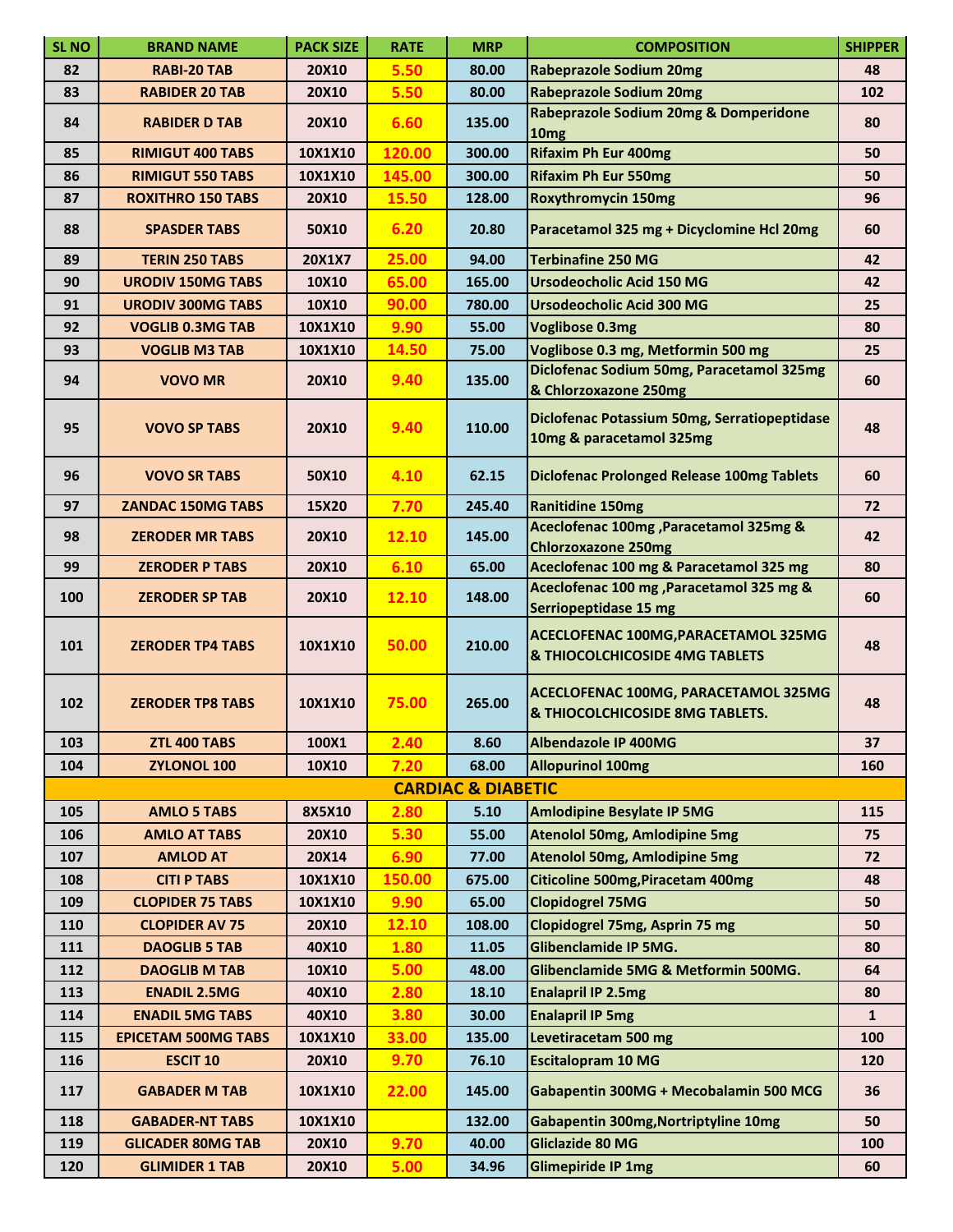| <b>SL NO</b> | <b>BRAND NAME</b>              | <b>PACK SIZE</b> | <b>RATE</b> | <b>MRP</b> | <b>COMPOSITION</b>                                      | <b>SHIPPER</b> |
|--------------|--------------------------------|------------------|-------------|------------|---------------------------------------------------------|----------------|
| 121          | <b>GLIMIDER 2 TAB</b>          | 20X10            | 6.40        | 53.50      | <b>Glimipride 2mg</b>                                   | 80             |
| 122          | <b>GLIMIDER M1 TAB</b>         | 10X10            | 7.70        | 52.00      | Glimepiride 1mg, Metformin HCl 500mg                    | 64             |
| 123          | <b>GLYCODER - M TAB</b>        | 20X10            | 4.40        | 320.00     | Glibenclamide 5MG & Metformin 500MG.                    | 60             |
| 124          | <b>GLYMET GP2 TAB</b>          | 10X10            | 8.80        | 85.00      | Glimipride-2 MG + Metformin 500 MG                      | 100            |
|              |                                |                  |             |            | Glimepiride IP 2mg, Pioglitazone 15mg,                  |                |
| 125          | <b>GLYMET MP2 TABS</b>         | 20X1X10          | 11.00       | 165.00     | Metformin Hydrochloride IP 500mg (Extended              | 60             |
|              |                                |                  |             |            | release)                                                |                |
| 126          | <b>GLYMET TAB</b>              | 10X10            | 16.50       | 135.00     | Gliclazide 80 mg, Metformin 500 mg                      | 80             |
| 127          | <b>LIPIDER 10 TABS</b>         | 10X3X10          | 7.00        | 20.00      | <b>Atorvastatin 10MG</b>                                | 23             |
| 128          | <b>LIPIDER 20 TABS</b>         | 10X3X10          | 8.80        | 40.00      | <b>Atorvastatin 20MG</b>                                | 23             |
| 129          | <b>LIPIDER 40 TABS</b>         | 20X10            | 12.50       | 175.00     | <b>Atorvastatin-40 MG</b>                               | 105            |
| 130          | <b>LIPIDER FB TABS</b>         | 20X10            | 8.30        | 140.00     | Atorvastatin 10 MG + finofibrate 160 MG                 | 80             |
| 131          | <b>LOSA 25 TAB</b>             | 20X10            | 5.00        | 26.25      | <b>Losartan Potassium 25 mg</b>                         | 125            |
| 132          | <b>LOSA 50MG TABS</b>          | 20X10            | 8.30        | 48.00      | <b>Losartan Potassium IP 50mg</b>                       | 120            |
| 133          | <b>LOSA AM TABS</b>            | 20X10            | 8.80        | 65.00      | Losartan 50 mg, Amlodipine 5 mg                         | 80             |
| 134          | <b>LOSA H TABS</b>             | 20X10            | 8.80        | 60.00      | <b>Losartan Potassium IP 50mg,</b>                      | 90             |
|              |                                |                  |             |            | Hydrochlorothiazide IP 12.5mg                           |                |
| 135          | <b>MEFOR 1000 SR TABS</b>      | 10X10            | 9.40        | 35.70      | <b>Metformin 1000mg SR</b>                              | 64             |
| 136          | <b>MEFOR 500 TABS</b>          | 20X10            | 3.90        | 14.10      | Metformin Hydrochloride IP 500 mg                       | 72             |
| 137          | <b>MEFOR 500SR TABS</b>        | 10X10            | 6.10        | 179.00     | <b>Metformin 500 mg SR</b>                              | 72             |
| 138          | <b>METOZEN XL 25 TABS</b>      | 20X10            | 5.00        | 48.00      | <b>Metoprolol 25 MG Extended Release</b>                | 96             |
| 139          | <b>METOZEN XL 50 TABS</b>      | 20X10            | 6.90        | 60.00      | <b>Metoprolol 50 MG Extended Release</b>                | 76             |
| 140          | <b>ROSUDER 10 TABS</b>         | 10X1X10          | 14.50       | 165.00     | <b>Rosuvatatin calcium 10mg</b>                         | 72             |
| 141          | <b>ROSUDER 20 TABS</b>         | 10X1X10          | 16.50       | 265.00     | <b>Rosuvatatin Calcium 20mg</b>                         | 72             |
| 142          | <b>ROSUDER-F TABS</b>          | 10X1X10          |             | 158.00     | Rosuvastatin 10mg + Finofibrate 160 MG                  | 50             |
| 143          | <b>SIGTAMET 1000 TABS</b>      | 20X15            |             | 390.00     | Sitagliptin 50, Meftormin 1000mg                        | 50             |
| 144          | <b>SIGTAMET 500 TABS</b>       | 20X15            |             | 380.00     | Sitagliptin 50mg, Metformin 500mg                       | 50             |
| 145          | <b>SLOD 2.5 TABS</b>           | 40X10            | 4.90        | 32.00      | <b>S-Amlodipine 2.5 MG</b>                              | 60             |
| 146          | <b>SLOD 5 TABS</b>             | 40X10            | 9.00        | 42.00      | <b>S-Amlodipine 5 MG</b>                                | 60             |
| 147          | <b>STUGINE 25 TABS</b>         | 20X10            | 3.30        | 67.70      | <b>Cinnarizine IP 25mg</b>                              | 120            |
| 148          | <b>TELMIS 20MG TABS</b>        | 20X1X10          | 8.30        | 35.00      | lTelemisartan 20 MG                                     | 100            |
| 149          | <b>TELMIS 40MG TABS</b>        | 20X1X10          | 9.90        | 69.29      | <b>Telmisartan IP 40mg</b>                              | 80             |
| 150          | <b>TELMIS 80MG TABS</b>        | <b>20X10</b>     | 16.50       | 94.30      | <b>Telmisartan IP 80mg</b>                              | 80             |
| 151          | <b>TELMIS AM TAB</b>           | 20X1X10          | 9.90        | 101.00     | Telmisartan 40mg, Amlodipine 5mg                        | 38             |
| 152          | <b>TELMIS CT 40/12.50 TABS</b> | 10X15            |             | 135.00     | Telmisartan 40mg, Chlorthalidone 12.5mg                 | 50             |
| 153          | <b>TELMIS H TABS</b>           | 20X1X10          | 9.90        | 96.80      | Telmisartan IP 40mg, Hydrochlorothiazide IP             | 100            |
|              |                                |                  |             |            | 12.5mg<br><b>TELMISARTAN 40MG, AMLODIPINE 5MG &amp;</b> |                |
| 154          | <b>TELMIS TRIO-40</b>          | 20X10            | 11.90       | 50.00      | <b>HYDROCHLORATHIAZIDE 12.5MG TABLETS</b>               | 80             |
| 155          | <b>TELNI 20MG TABS</b>         | 10X10            | 15.50       | 125.00     | <b>Teneligliptin 20</b>                                 | 100            |
| 156          | <b>TELNI M TABS</b>            | 10X10            | 19.50       | 145.00     | Teneligiptin 20+Metformin 500mg SR                      | 60             |
|              |                                |                  |             |            | (Bilayered)                                             |                |
| 157          | <b>TENOL 25MG TABS</b>         | 50X14            | 2.60        | 30.10      | Atenolol IP 25MG.                                       | 100            |
| 158          | <b>TENOL 50MG TABS</b>         | 50X14            | 3.80        | 24.40      | <b>Atenolol IP 50MG</b>                                 | 100            |
| 159          | TRY 10 TABS                    | 40X10            | 4.40        | 21.50      | <b>Amitriptyline 10 mg</b>                              | 80             |
| 160          | TRY 25 TABS                    | 40X10            | 6.00        | 21.20      | <b>Amitriptyline 25 mg</b>                              | 80             |
| 161          | <b>TRYPTOLINE 10MG TAB</b>     | 40X10            | 4.30        | 31.00      | <b>Amitriptyline 10 mg</b>                              | 132            |
| 162          | <b>VALDAG M TABS</b>           | 10X15            | 30.00       | 165.00     | Vildagliptin 50mg +Metformin 500mg                      | 72             |
| 163          | <b>VALDAG TABS</b>             | 10X1X15          |             | 0.00       | <b>Vildagliptin 50mg</b>                                | $\mathbf{1}$   |
| 164          | <b>VERTIDER 16 TABS</b>        | 20X1X10          | 8.60        | 85.00      | <b>Betahistine Hydrochloride 16mg</b>                   | 45             |
| 165          | <b>VERTIDER 8 TABS</b>         | 20X1X10          | 8.00        | 48.00      | <b>Betahistine Hydrochloride 8mg</b>                    | 44             |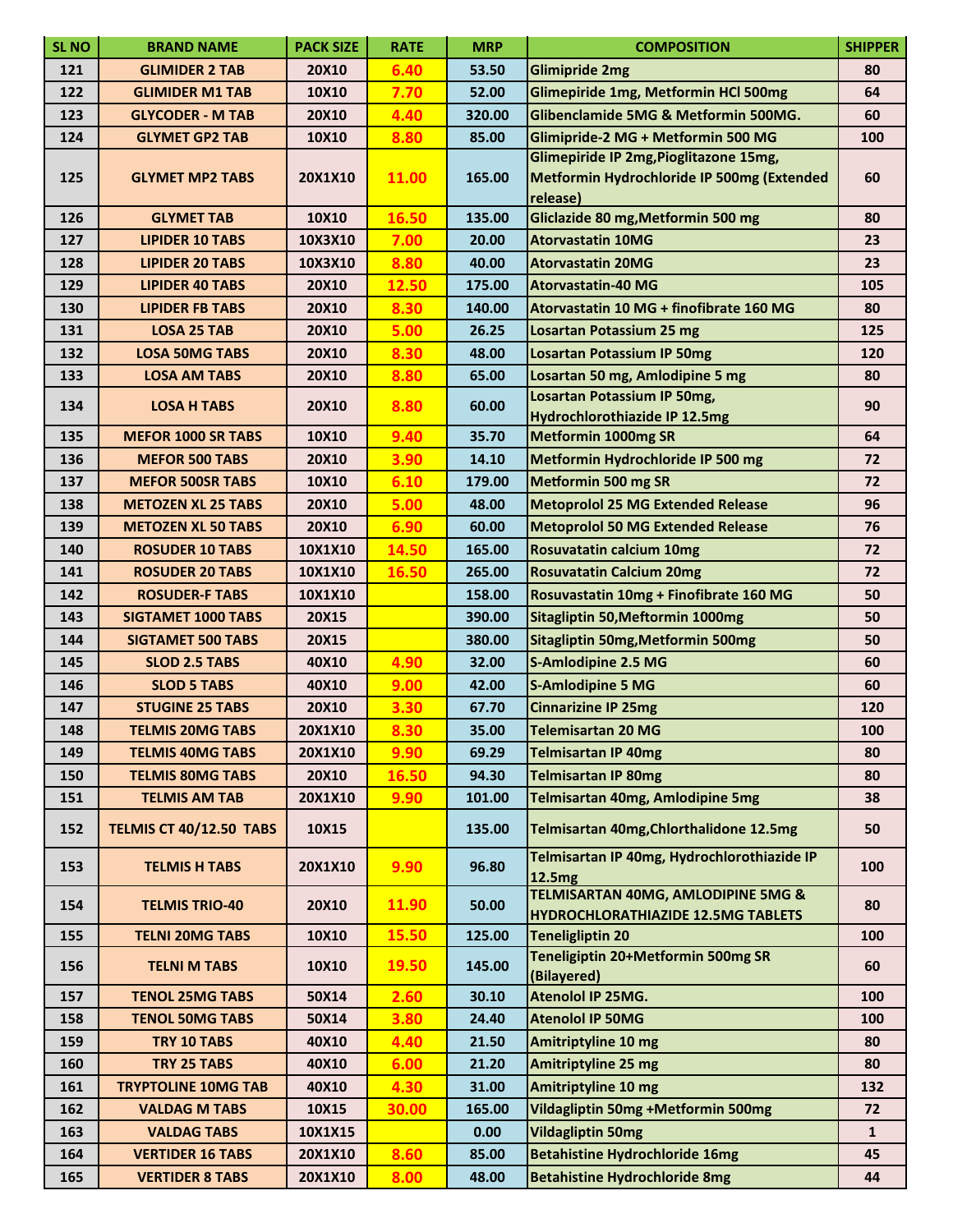| <b>SL NO</b> | <b>BRAND NAME</b>                | <b>PACK SIZE</b> | <b>RATE</b> | <b>MRP</b>      | <b>COMPOSITION</b>                                                                                            | <b>SHIPPER</b> |
|--------------|----------------------------------|------------------|-------------|-----------------|---------------------------------------------------------------------------------------------------------------|----------------|
| 166          | <b>VOGLIB MG2 TABS</b>           | 10X1X10          |             | 140.00          | Glimepiride 2mg, Metformin 500 (SR), Voglibose<br>0.2mg                                                       | 80             |
| 167          | <b>VOGLIB MG3 TABS</b>           | 10X1X10          |             | 145.00          | Glimepiride 2mg, Metformin 500 (SR), Voglibose<br>0.3mg                                                       | 80             |
| 168          | <b>ZOLOTAL 50 TABS</b>           | 20X10            | 8.80        | 68.00           | <b>Sertaline 50 MG</b>                                                                                        | 80             |
| 169          | <b>ZORIVAX 200 TABS</b>          | 10X10            |             | 1,020.00        | <b>Acyclovir 200 MG</b>                                                                                       | 50             |
| 170          | <b>ZORIVAX 400 TABS</b>          | 10X2X5           | 16.50       | 67.50           | <b>Acyclovir 400 MG</b>                                                                                       | 96             |
|              |                                  |                  |             | <b>CAPSULES</b> |                                                                                                               |                |
| 171          | <b>AMYCLOX LB CAP</b>            | 20X10            | 21.50       | 118.00          | Amoxycillin 250 mg & Cloxacillin 250 mg                                                                       | 80             |
| 172          | <b>CPL 250MG CAPS</b>            | 30X10            | 19.50       | 82.00           | <b>Chloramphenicol 250mg</b>                                                                                  | 60             |
| 173          | <b>CPL 500MG CAPS</b>            | 20X10            | 41.50       | 175.00          | <b>Chloramphenicol 500mg</b>                                                                                  | 50             |
| 174          | <b>ELCEFOL Z CAPS</b>            | 10X(2X15)        | 7.20        | 82.50           | Ferric Ammonium Citrate (eq to elemental Iron<br>30 mg) 150 mg, Cyanocobalamin 7.5 mcg &<br>Folic Acid 0.5 mg | 56             |
| 175          | <b>ELDERVIT FORTE CAPS</b>       | 20X15            | 8.00        | 85.00           | <b>Becosules Type (without Vit C)</b>                                                                         | 60             |
| 176          | <b>ELDERVIT PLUS A TO Z CAPS</b> | 20X1X10          | 12.70       | 160.00          | Ginseng, Multivitamin, Multiminerals, Vitamin<br>C & Zinc                                                     | 60             |
| 177          | <b>ELDERVIT RED CAPS *</b>       | 20X1X10          | 10.90       | 175.00          | Lycopene, Multivatmin, Multimienrals & Anti<br><b>Oxidant Caps</b>                                            | 40             |
| 178          | <b>ESMODER DSR CAP</b>           | 10X1X10          | 16.90       | 135.00          | <b>Esomeprazole 20 MG + Domperidone 30 MG</b>                                                                 | 69             |
| 179          | <b>GABADER 300 CAPS</b>          | <b>20X10</b>     | 16.50       | 118.97          | <b>Gabapentin 300 MG</b>                                                                                      | 30             |
| 180          | <b>ITRA 100</b>                  | 10X1X10          | 33.00       | 240.00          | <b>Itraconazole 100 MG</b>                                                                                    | 42             |
| 181          | ITRA 200 CAPS (AL/AL) *          | 10X1X10          | 47.00       | 360.00          | <b>Itraconazole 200mg</b>                                                                                     | 60             |
| 182          | <b>LONG LAST CAPS</b>            | 10X1X10          | 25.50       | 340.00          | <b>Sex Stimulants</b>                                                                                         | 24             |
| 183          | <b>METHYNERVE OD CAPS</b>        | 10X1X10          | 24.50       | 235.00          | Methycobalamin 1500mcg, Alphalopic Acid<br>100mg, Folic Acid 1.5mg, Pyridoxine Hcl 3 mg                       | 50             |
| 184          | MOXEL 250 CAP (R/W)              | 30X10            | 9.60        | 24.00           | Amoxycillin 250 mg                                                                                            | 80             |
| 185          | <b>MOXEL 250MG CAPS (G/Y)</b>    | 30X10            | 9.60        | 24.00           | Amoxycillin 250 mg                                                                                            | 98             |
| 186          | <b>MOXEL 500 CAP</b>             | <b>20X10</b>     | 17.60       | 68.00           | Amoxycillin 500 mg                                                                                            | 80             |
| 187          | <b>OMEC D CAPS</b>               | 20X15            | 8.80        | 165.00          | Omeprazole 20mg (As entric coated pellets) &<br>Domepridone 10 mg (As entric coated pellets)                  | 48             |
| 188          | <b>OMEC-20 CAPS</b>              | 20X15            | 8.30        | 40.87           | Omeprazole 20mg (As entric coated pellets)                                                                    | 42             |
| 189          | <b>PANTA DSR CAPS</b>            | 20X10            | 10.10       | 165.00          | Pantoprazole 40 mg(As entric coated pellets) &<br>Domepridone 30 mg (As sustained release<br>pellets)         | 75             |
| 190          | <b>PANTA L CAPS</b>              | 10X1X10          | 21.60       | 225.00          | Pantoprozole 40, Levosulpride 75 (SR Pallets)                                                                 | 29             |
| 191          | <b>PANZOM DSR CAPS</b>           | 20X10            | 11.60       | 135.00          | Pantoprazole 40 mg and Domperidone SR 30<br>mg                                                                | 60             |
| 192          | <b>PG 150 CAPS</b>               | <b>6X3X8</b>     | 14.10       | 99.00           | Pregabalin 150mg                                                                                              | 120            |
| 193          | <b>PG 300 CAPS</b>               | 20X15            | 41.50       | 255.00          | Pregabalin 300                                                                                                | 48             |
| 194          | <b>PG 75 CAP</b>                 | 30X10            | 5.80        | 26.67           | Pregabalin 75 MG                                                                                              | 120            |
| 195          | <b>PG MAX CAPS</b>               | 10X1X10          | 22.00       | 155.00          | Pregabalin 150mg + Methycobalamin 750mcg                                                                      | 60             |
| 196          | <b>PLATIDER CAPS</b>             | 10X1X10          | 41.00       | 350.00          | <b>Platelet count enhancer</b>                                                                                | 48             |
| 197          | <b>PREGAZEN M CAPS</b>           | 10X1X10          | 19.80       | 145.00          | Pregabalin IP 75mg, Mecobalamin IP 750mcg<br>(Methylcobalamin)                                                | 69             |
| 198          | <b>RABI DSR CAPS</b>             | <b>20X10</b>     | 9.90        | 135.00          | Rabeprazole Sodium 20mg (As entric coated<br>pellets) & Domepridone 30 mg (As sustained<br>release pellets)   | 52             |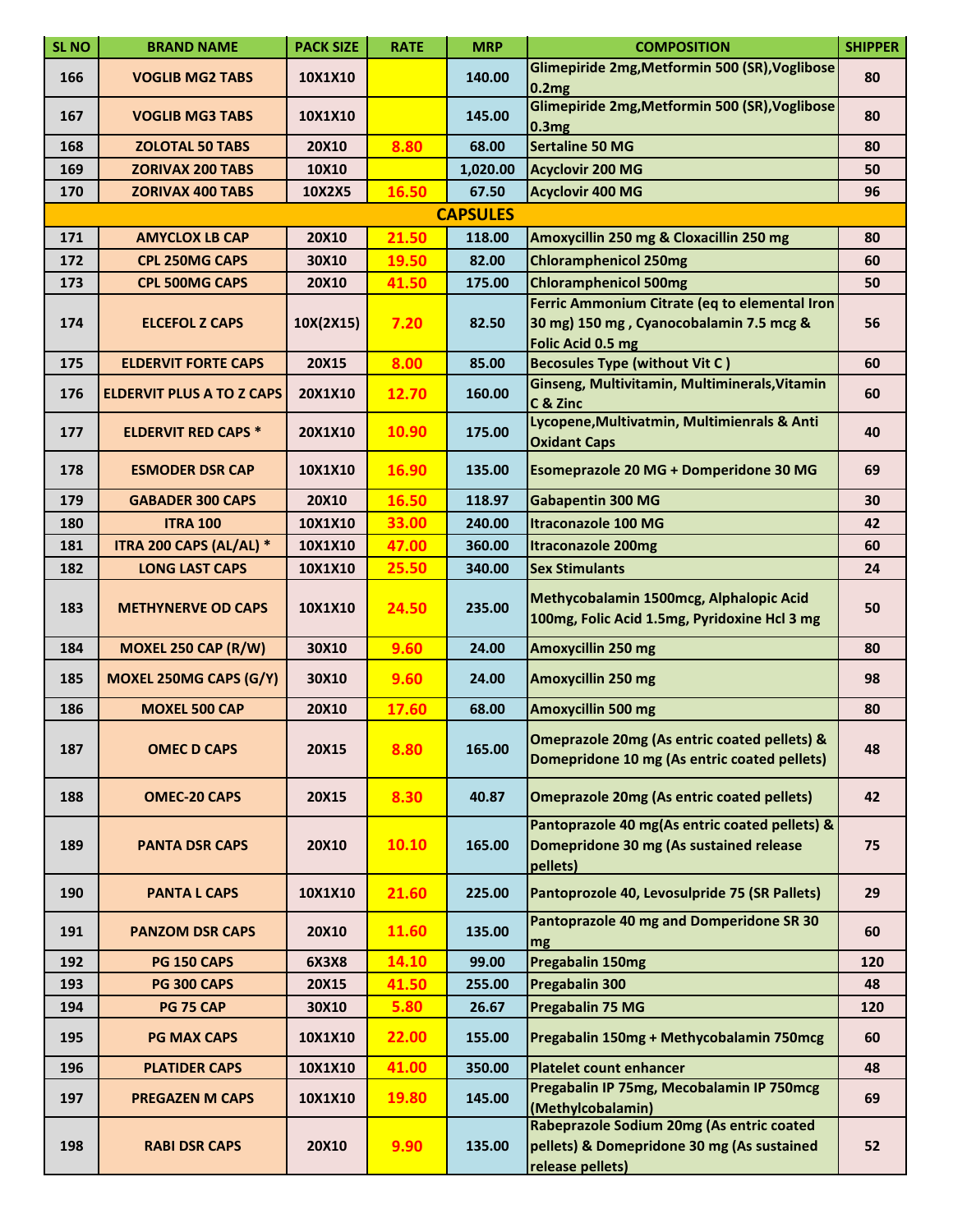| <b>SL NO</b> | <b>BRAND NAME</b>                               | <b>PACK SIZE</b> | <b>RATE</b> | <b>MRP</b>      | <b>COMPOSITION</b>                                                                                                                                                                          | <b>SHIPPER</b> |
|--------------|-------------------------------------------------|------------------|-------------|-----------------|---------------------------------------------------------------------------------------------------------------------------------------------------------------------------------------------|----------------|
| 199          | <b>RABILSR CAPS</b>                             | 10X1X10          | 19.20       | 185.00          | Rabeprazole 20MG + Levosulpride 75 MG SR                                                                                                                                                    | 48             |
| 200          | <b>SPOR 250 CAP</b>                             | 20X10            | 16.50       | 40.00           | <b>Cephalexin 250mg</b>                                                                                                                                                                     | 60             |
| 201          | <b>SPOR 500 CAP</b>                             | 10X10            | 37.00       | 145.00          | <b>Cephalexin 500mg</b>                                                                                                                                                                     | 50             |
|              |                                                 |                  |             | <b>SOFTGELS</b> |                                                                                                                                                                                             |                |
| 202          | <b>BODYGROW SG</b>                              | 20X1X10          | 7.20        | 160.00          | <b>Multivitamin, Minerals &amp; Antooxidant Softgels</b>                                                                                                                                    | 50             |
| 203          | <b>BODYRICH PLUS SOFTGEL *</b>                  | 20X1X10          | 7.20        | 170.00          | <b>Multivitamin, Minerals &amp; Antooxidant Softgels</b>                                                                                                                                    | 50             |
| 204          | <b>EL VIT 400 SG</b>                            | 20X10            | 19.00       | 165.00          | Vitamin E 400, Wheat Gem Oil & Omega 3<br><b>Fatty Acid</b>                                                                                                                                 | 50             |
| 205          | <b>ELDER'S K27 SG</b>                           | 10X1X10          | 16.50       | 154.00          | Calcitrol, Calcium Carbonate, Vitamin K27&<br><b>Folic Acid SG</b>                                                                                                                          | 65             |
| 206          | <b>ELDERVIT GOLD SG</b>                         | 20X1X10          | 7.70        | 210.00          | Ginseng, Multivitamin, Multimierals,<br><b>Antioxidant Soft Gels</b>                                                                                                                        | 48             |
| 207          | <b>ELDERVIT SG CAPSULES</b>                     | 20X1X10          | 7.20        | 180.00          | <b>Multivitamin, Minerals &amp; Antooxidant Softgels</b>                                                                                                                                    | 48             |
| 208          | <b>GEMSOCAL SOFTGELS</b>                        | 5X2X15           | 17.50       | 235.00          | Calcitrol 0.25mcg, Zinc 7.5mg, Calcium<br><b>Carbonate 500mg</b>                                                                                                                            | 24             |
| 209          | <b>NEUROPEX SOFTGELS</b>                        | 20X1X10          | 6.60        | 140.00          | <b>Multivitamin, Minerals &amp; Antooxidant Softgels</b>                                                                                                                                    | 50             |
| 210          | <b>OXYRICH 40 SG</b>                            | 10X1X15          | 24.50       | 210.00          | Ginseng, Lycopene, Vitamin, Minerals,<br><b>Antioxidants Soft Gelatin Capsules</b>                                                                                                          | 30             |
| 211          | <b>OXYRICH 7G SOFT GELS</b>                     | 10X1X10          | 40.00       | 225.00          | 7G Vitamin 7c, Zinc Oxide, Omega 3 Fatty<br>Acids, Ginseng, Gingko Biloba, Green Tea,<br><b>Grape Seed, Ginger,</b><br>Gooseberry, Multivitamin& Multimineral SG                            | 60             |
| 212          | <b>OXYRICH 9G SOFT GELS</b>                     | 10X10            | 50.00       | 450.00          | 9G Vit C, Zinc Oxide, Omega Fatty, Ginseng,<br>Gingko Biloba, Green Tea, Grape Seed, Ginger,<br><b>Glycyrrihza, Garlic Guggul, Antioxidants,</b><br><b>Multivitamin, Minerals Soft Gels</b> | 40             |
| 213          | <b>PURE D3K CAPS</b>                            | 10X1X4           | 14.50       | 135.00          | Cholecalciferol 60000 I.U. SG                                                                                                                                                               | 96             |
|              |                                                 |                  |             | <b>DRY SYP</b>  |                                                                                                                                                                                             |                |
| 214          | <b>AMOXYCLAV DUO DRY SYP</b>                    | <b>30ML</b>      | 24.20       | 60.48           | Amoxycillin, Clavulanate 3.3g/30ml                                                                                                                                                          | 160            |
| 215          | <b>AMOXYCLAV DUO WFI</b>                        | <b>30ML</b>      | 24.20       | 60.48           | Amoxycillin, Clavulanate 3.3g/30ml                                                                                                                                                          | 132            |
| 216          | COD 100 DRY SYP                                 | <b>30ML</b>      | 25.30       | 145.00          | <b>Cefpodoxime 100mg</b>                                                                                                                                                                    | 132            |
| 217          | <b>COD 50MG DRY SUSPN</b>                       | <b>30ML</b>      | 19.80       | 155.00          | <b>Cefpodoxime Proxetil 50 mg</b>                                                                                                                                                           | 132            |
| 218          | <b>COD CV SUSPN</b>                             | <b>30ML</b>      | 32.00       | 165.00          | Cefpodoxime 50mg, Clavulanic Acid 31.25 mg<br>with WFI                                                                                                                                      | 132            |
| 219          | <b>FORMIC CV DRY SYP</b>                        | <b>30ML</b>      | 27.50       | 165.00          | Cefixime IP 50mg. + Potassium Clavulanate IP<br>31.25mg.                                                                                                                                    | 200            |
| 220          | <b>FORMIC O D/S (WFI)</b>                       | <b>30ML</b>      | 18.70       | 48.70           | Cefixime 50mg + WFI                                                                                                                                                                         | 132            |
| 221          | <b>FORMIC XL SUSPN</b>                          | <b>30ML</b>      | 24.50       | 125.00          | <b>Cefixime 50mg, Ofloxacin 50mg</b>                                                                                                                                                        | 132            |
|              |                                                 |                  |             | <b>TONICS</b>   |                                                                                                                                                                                             |                |
| 222          | <b>ASHOKA CORDIAL</b>                           | <b>200ML</b>     | 21.00       | 165.00          | <b>Ashoka Cordial (Uterine Tonic)</b>                                                                                                                                                       | 72             |
| 223          | <b>ELCEFOL SYP</b>                              | <b>200ML</b>     | 20.00       | 115.00          | Elemental Iron (in the form of carbonyl iron)<br>50 mg, Zinc Sulphate Monohydrate 61.8 mg eq<br>to elemental zinc 22.5 mg & Folic Acid 0.5 mg                                               | 48             |
| 224          | <b>ELCEPLEX L SYP</b>                           | <b>200ML</b>     | 20.00       | 148.00          | <b>Vitamin B Complex with B12</b>                                                                                                                                                           | 60             |
| 225          | <b>ELDACTIN PLUS (S) SYP</b>                    | <b>100ML</b>     | 14.50       | 78.00           | Cyproheptadine 2mg, Tricholine 275mg,<br>Sorbitol q.s                                                                                                                                       | 100            |
| 226          | <b>ELDACTIN PLUS SYP (</b><br><b>STRWBERRY)</b> | <b>200ML</b>     | 21.00       | 154.00          | Cyproheptadine 2mg, Tricholine 275mg,<br>Sorbitol q.s                                                                                                                                       | 72             |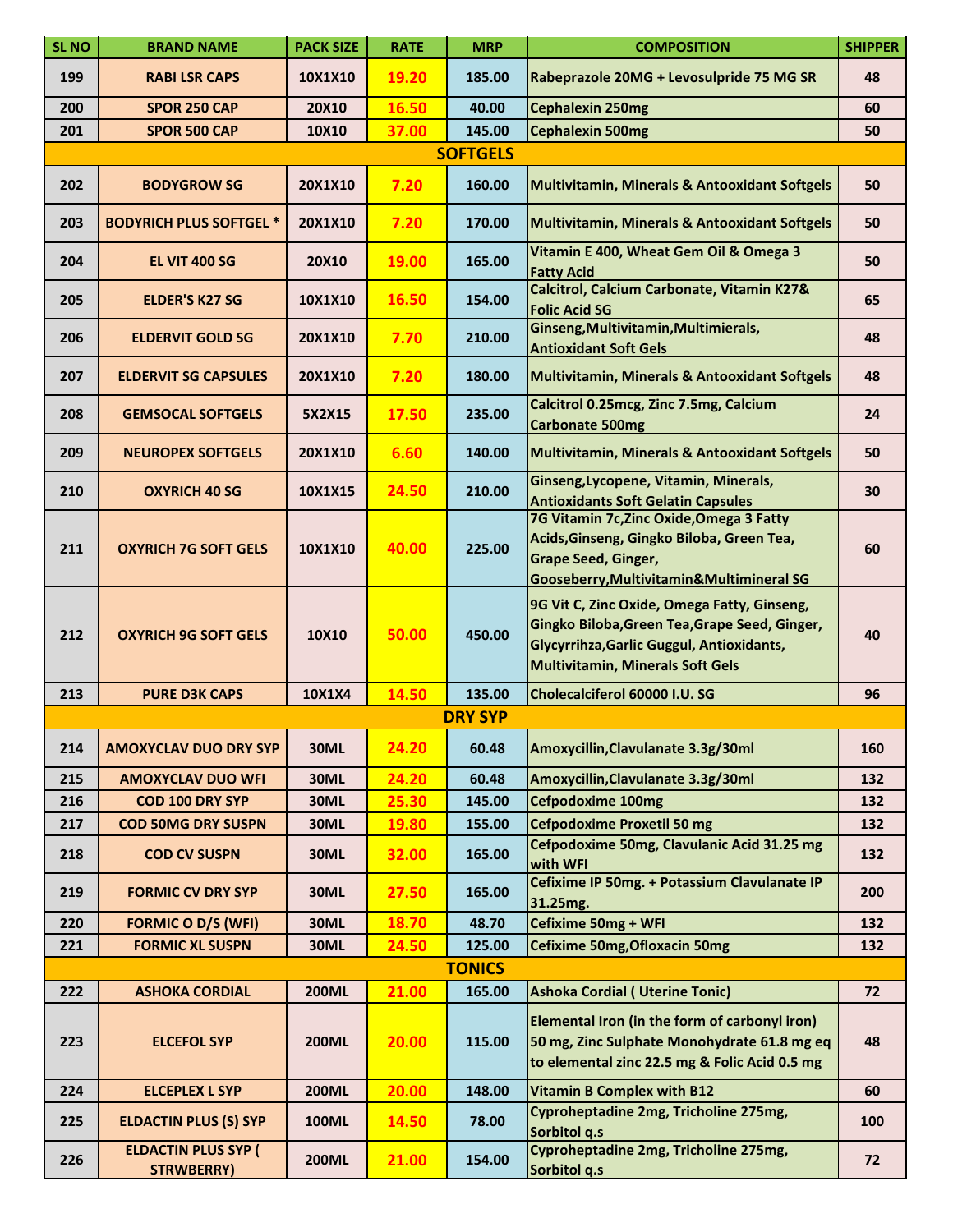| <b>SL NO</b> | <b>BRAND NAME</b>                                  | <b>PACK SIZE</b> | <b>RATE</b> | <b>MRP</b>     | <b>COMPOSITION</b>                                                                                                                                                                                               | <b>SHIPPER</b> |
|--------------|----------------------------------------------------|------------------|-------------|----------------|------------------------------------------------------------------------------------------------------------------------------------------------------------------------------------------------------------------|----------------|
| 227          | <b>ELDACTIN PLUS SYP (BLACK</b><br><b>CURRENT)</b> | <b>200ML</b>     | 21.00       | 154.00         | Cyprohetaptadine Hcl 1.5 mg, Tricholine<br><b>Citrate 55mg Supsn</b>                                                                                                                                             | 72             |
| 228          | <b>ELDERVIT PLUS MALT</b>                          | 400GM            | 62.00       | 375.00         | <b>MALT WITH (SHILAJEET GOLD)</b>                                                                                                                                                                                | 40             |
| 229          | <b>ELDERVIT PLUS SYP *</b>                         | <b>200ML</b>     | 21.00       | 148.00         | <b>Multivitamin, Multiminerals With Zinc Syp</b>                                                                                                                                                                 | 72             |
| 230          | <b>ELDERVIT RED SYP</b>                            | <b>200ML</b>     | 21.00       | 148.00         | <b>Multivitamin, Multiminerals With Zinc Syp</b>                                                                                                                                                                 | 72             |
| 231          | <b>ELDERVIT RED SYP (S)</b>                        | <b>100ML</b>     | 14.00       | 76.00          | <b>Multivitamin, Multiminerals With Zinc Syp</b>                                                                                                                                                                 | 100            |
| 232          | <b>ELDERVIT-Q 10 SYRUP</b>                         | <b>200ML</b>     | 21.00       | 235.00         | Co-Enzyme Q10, Lycopene with Multivitamin &<br><b>Multiminerals</b>                                                                                                                                              | 60             |
| 233          | <b>ELDIZYME SYP</b>                                | <b>200ML</b>     | 21.00       | 148.00         | Diastase (1:1200) 33.33 mg (Fungal Diastase<br>derived from Aspergillus Oryzae digest not less<br>than 40 gm of cooked starch) Pepsin (1:3000) 5<br>mg (Digest not less than 15 gm of coagulated<br>egg albumin) | 72             |
| 234          | <b>ELDIZYME SYP (S)</b>                            | <b>100ML</b>     | 13.00       | 85.00          | Alpha Amylase (1:2000) 18.75 mg, Pepsin<br>(1:3000) 12.50 mg                                                                                                                                                     | 100            |
| 235          | <b>FERIM XT SYP</b>                                | <b>200ML</b>     | 26.50       | 165.00         | Ferrous Ascobate eq to Elemental Iron 100mg<br>& Folic Acid 1.5mg                                                                                                                                                | 72             |
| 236          | <b>GEMSOCAL PLUS SUSPN</b>                         | <b>200ML</b>     | 23.50       | 164.00         | Calcium, Phosphorous, Zinc, Vit D3                                                                                                                                                                               | 60             |
| 237          | LIVEL 200ML                                        | <b>200ML</b>     | 21.00       | 148.00         | Tricholine Citrate 0.55 gm, Sorbitol (70%) q.s                                                                                                                                                                   | 60             |
| 238          | <b>LIVEL 52 DS (S)</b>                             | <b>100ML</b>     | 14.00       | 72.00          | <b>Liver Tonic</b>                                                                                                                                                                                               | 120            |
| 239          | <b>LIVENZYME SYP</b>                               | <b>225ML</b>     | 27.50       | 185.00         | <b>Liver Tonic with Enzyme</b>                                                                                                                                                                                   | 48             |
| 240          | <b>LYCODEL FORTE SYP</b>                           | <b>200ML</b>     | 31.00       | 235.00         | Lycopene 6% 2000mcg+ Vitamin A 2500 IU,<br>Vitamin E Acetate 10 IU, Vitamin C 50 mg, Zinc<br>Sulphate Monohydrate 27.45 mg, Selenium<br><b>Dioxide 70</b>                                                        | 60             |
| 241          | <b>LYCODEL Q10 SYP</b>                             | <b>200ML</b>     | 29.00       | 235.00         | Lycopene, Methylcobalamin Q10, Omega 3, Vit<br>D3, Multivitamin, Minerals                                                                                                                                        | 60             |
| 242          | <b>NEUROPEX SYP</b>                                | <b>200ML</b>     | 20.00       | 148.00         | <b>Vitamin B Complex with B12</b>                                                                                                                                                                                | 72             |
| 243          | <b>PLATIDER SUSPN</b>                              | <b>200ML</b>     | 23.50       | 240.00         |                                                                                                                                                                                                                  | 72             |
| 244          | <b>POLEX SYP</b>                                   | <b>200ML</b>     | 20.00       | 148.00         | <b>Vitamin B Complex with B12</b>                                                                                                                                                                                | 48             |
| 245          | <b>PROTIVIT MALT (CHOCO)</b>                       | 400GM            | 55.00       | 375.00         | <b>MALT (CHOCOLATE FLAVOUR)</b>                                                                                                                                                                                  | 40             |
| 246          | <b>ZYNCODEL SYP</b>                                | <b>200ML</b>     | 20.00       | 135.00         | Multivitamin, Multiminerals With Zinc Syp                                                                                                                                                                        | 60             |
| 247          | <b>ZYNCODEL SYP (S)</b>                            | <b>100ML</b>     | 14.00       | 78.00          | Multivitamin, Multiminerals With Zinc Syp                                                                                                                                                                        | 100            |
|              |                                                    |                  |             | <b>LIQUIDS</b> |                                                                                                                                                                                                                  |                |
| 248          | <b>ALKATRAL SYP</b>                                | <b>100ML</b>     | 10.50       | 92.00          | Disodium Hydrogen Citrate 1.25 gm                                                                                                                                                                                | 144            |
| 249          | <b>AZ 200 SUSP</b>                                 | 15ML             | 20.00       | 49.63          | Azithromycin 200 mg                                                                                                                                                                                              | 200            |
| 250          | <b>CPL SUSPN</b>                                   | 60ML             | 20.00       | 92.00          | Chloromphenicol Palmitate IP 218.75 mg eq to                                                                                                                                                                     | 200            |
|              |                                                    |                  |             |                | Chloromphenicol 125 mg<br>Liquid Paraffin, Milk of Magensia & Sodium                                                                                                                                             |                |
| 251          | <b>CREMADEN PLUS SYP</b>                           | <b>170ML</b>     | 24.00       | 135.00         | <b>Picosulphate Suspn</b>                                                                                                                                                                                        | 72             |
| 252          | <b>ELBUGESIC PLUS SUSPN</b>                        | <b>60ML</b>      | 9.50        | 68.00          | Ibuprofen 100 mg & Paracetamol 162.5 mg                                                                                                                                                                          | 200            |
| 253          | <b>ELCEFLOX OZ SUSP.</b>                           | <b>30ML</b>      | 12.50       | 72.00          | Ofloxacin 50 mg, Metronidazole 120 mg                                                                                                                                                                            | 300            |
| 254          | <b>ELCID MPS LIQ</b>                               | <b>170ML</b>     | 13.50       | 108.00         | <b>Activated Dimethicone 50 mg, Magnesium</b><br>Hydroxide 250 mg, Dried Alu Hydroxide Gel<br>250 mg & Sorbitol 1.25gm                                                                                           | 72             |
| 255          | <b>ELDERVIT DROPS</b>                              | <b>15ML</b>      | 10.00       | 38.00          | <b>MULTIVITAMIN DROPS</b>                                                                                                                                                                                        | 360            |
| 256          | <b>ELDIGESIC PLUS SUSPN</b>                        | 60ML             | 10.00       | 78.00          | Aceclofenac 100 mg & Paracetamol 162.5 mg<br>(Mono)                                                                                                                                                              | 200            |
| 257          | <b>MTN LC SYP</b>                                  | 60ML             | 17.60       | 85.00          | Montelukast 4mg, Levocetrizine 2.5mg                                                                                                                                                                             | 200            |
| 258          | <b>MULCAINE GEL</b>                                | <b>200ML</b>     | 20.00       | 145.00         | Oxetacaine 10mg, Al Hydroxide 0.291, Mg<br><b>Hydroxide 98 mgin Sorbitol Base</b>                                                                                                                                | 64             |
| 259          | <b>ONET DROPS</b>                                  | <b>30ML</b>      | 8.75        | 37.95          | <b>Ondansetron Hcl 2 mg</b>                                                                                                                                                                                      | 320            |
| 260          | <b>OZ SUSPN</b>                                    | <b>30ML</b>      | 14.50       | 105.00         | <b>Ofloxacin 50mg, Ornidazole</b><br>125mg, Raccecadortil 15mg                                                                                                                                                   | 300            |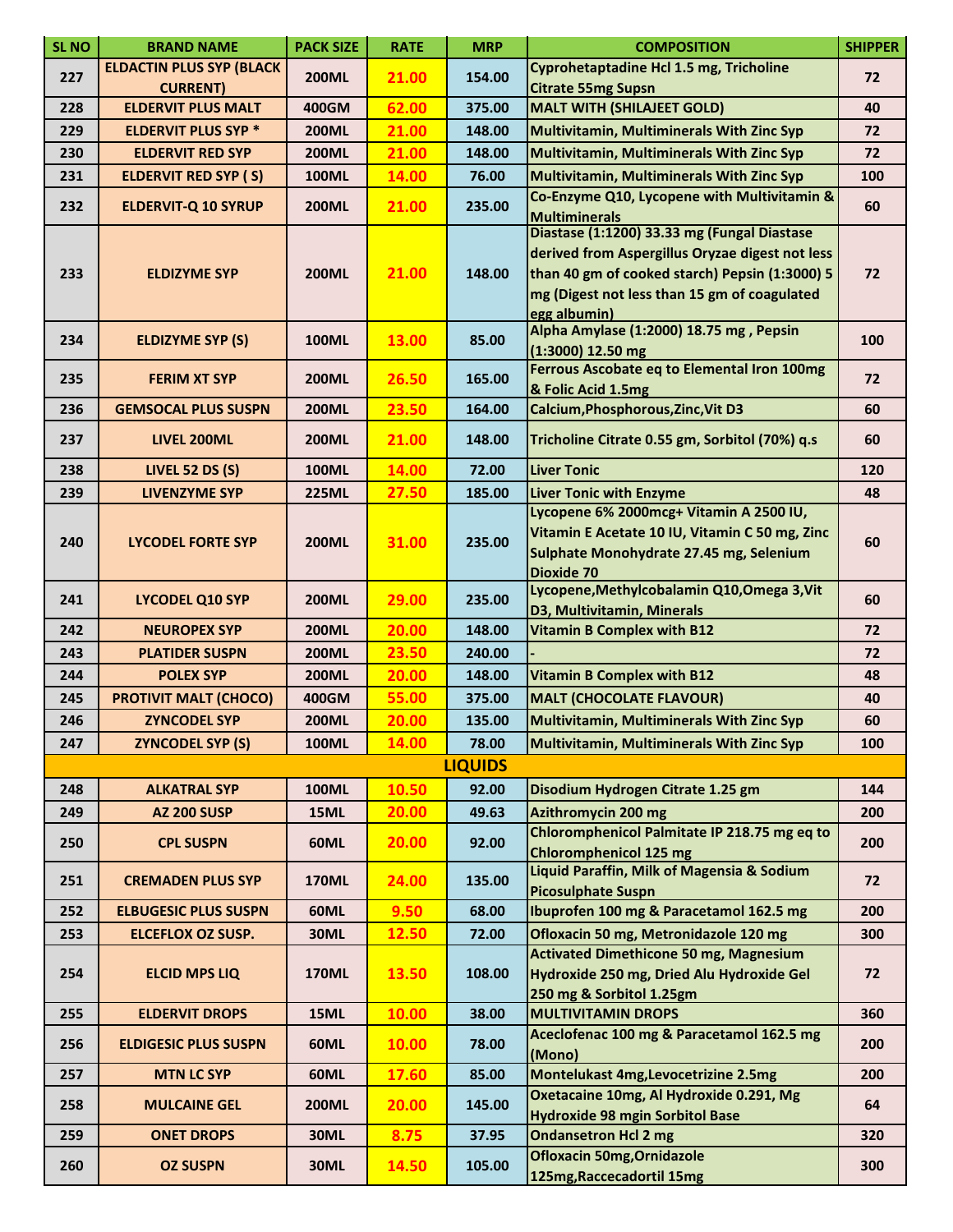| <b>SL NO</b> | <b>BRAND NAME</b>          | <b>PACK SIZE</b> | <b>RATE</b> | <b>MRP</b>       | <b>COMPOSITION</b>                                                      | <b>SHIPPER</b> |
|--------------|----------------------------|------------------|-------------|------------------|-------------------------------------------------------------------------|----------------|
| 261          | <b>PARADER 125 SUSPN</b>   | <b>60ML</b>      | 7.50        | 21.70            | Paracetamol 125 mg                                                      | 200            |
| 262          | <b>PARADER DS SUSPN</b>    | 60ML             | 8.60        | 38.94            | Paracetamol 250 mg                                                      | 200            |
| 263          | <b>SAFELON (S) LOTION</b>  | <b>100ML</b>     | 18.00       | 80.00            | Clorhexidine 0.3%, Cetrimide 0.6%                                       | 100            |
| 264          | <b>SAFELON 1 LITRES</b>    | 1000 ML          | 58.00       | 340.00           | Clorhexidine 0.3%, Cetrimide 0.6%                                       | 20             |
| 265          | <b>SUCRADER 0 SUSPN</b>    | <b>200ML</b>     | 38.00       | 148.00           | <b>Sucralfate 1mg</b>                                                   | 60             |
| 266          | <b>ZTL SUSPN</b>           | <b>10ML</b>      | 6.60        | 15.85            | Albendazole 200 mg                                                      | 640            |
|              |                            |                  |             | <b>COUGH SYP</b> |                                                                         |                |
|              |                            |                  |             |                  | <b>Ambroxol 30mg, Terbutaline</b>                                       |                |
| 267          | <b>ASCOTOR AP SYP</b>      | <b>100ML</b>     | 15.50       | 102.50           | 1.25mg, Ammonium Chloride                                               | 144            |
|              |                            |                  |             |                  | 100mg, Guaiphenesin 50mg                                                |                |
| 268          | <b>ASCOTOR DMR SYP</b>     | <b>100ML</b>     | 14.50       | 108.00           | Dextromethorphan 5MG, Bromohexine 4MG,<br><b>Ammonium Chloride 50MG</b> | 144            |
| 269          | <b>ASCOTOR DX SYP</b>      | <b>100ML</b>     | 13.50       | 108.00           | Dextromethorphan Br 10mg, CPM 4mg                                       | 144            |
|              |                            |                  |             |                  | Levosalbutamol 0.5mg, Ambroxol 15mg,                                    |                |
| 270          | <b>ASCOTOR LS JUNIOR</b>   | 60ML             | 15.00       | 68.00            | <b>Guaiphenesin 50mg</b>                                                | 200            |
| 271          | <b>ASCOTOR LS SYP</b>      | <b>100ML</b>     | 20.50       | 108.00           | Levosulbutamol 1mg, Guiphenesin 50mg,                                   | 144            |
|              |                            |                  |             |                  | <b>Ambroxol 30mg</b>                                                    |                |
| 272          | <b>ASCOTOR MINT SYP</b>    | <b>100ML</b>     | 15.50       | 102.50           | CTZ 2.5mg, DMR 5mg, PNL HCl 2.5mg                                       | 144            |
| 273          | <b>ASCOTOR SYP</b>         | <b>100ML</b>     | 15.50       | 102.00           | Terbutaline1.25mg,Bromohexine<br>2mg, Guiaphensein 50mg, Menthol 1mg    | 144            |
| 274          | <b>CIN SYP</b>             | <b>60ML</b>      | 8.80        | 37.32            | <b>Cetrizine 2.5mg</b>                                                  | 200            |
|              |                            |                  |             |                  | Levosulbutamol 15mg, Ambroxol                                           |                |
| 275          | <b>COFENTOL LS SYP</b>     | <b>100ML</b>     | 19.00       | 118.00           | Hcl15mg, Guaiphenesin, PNE 5mg, CPM                                     | 144            |
|              |                            |                  |             |                  | 2mg, Menthol IP 1mg                                                     |                |
| 276          | <b>COLD N FLU SUSPS.</b>   | 60ML             | 10.50       | 65.00            | Para 125 mg, Phen 2.5mg, Chlor 2 mg, Dextro                             | 200            |
|              |                            |                  |             |                  | I.P 5mg<br>Paracetamol 125mg, Phenylepherine                            |                |
| 277          | <b>C-TIN PLUS SUSPN</b>    | 60ML             | 10.50       | 72.00            | 2.5mg, Cetrizine 2.5mg                                                  | 200            |
|              |                            |                  |             | 108.00           | Dextromethorphan 10 mg, Phenylepherine                                  |                |
| 278          | <b>DPC KOFF SYP</b>        | <b>100ML</b>     | 16.50       |                  | 5mg, CPM 2 mg                                                           | 144            |
|              |                            |                  |             |                  | Diphenhydramine Hcl 14.08 mg, ammouium                                  |                |
| 279          | <b>ELBIDRYL SYP</b>        | <b>100ML</b>     | 7.80        | 108.00           | Chloride 138 mg, Sodium Citrate 57.03 mg,                               | 144            |
|              |                            |                  |             |                  | Menthol 1.14 mg<br>Dextrome 10mg, Ammonium 5mg, Bromhexine              |                |
| 280          | <b>ELDREX COUGH SYP</b>    | <b>100ML</b>     | 15.50       | 108.00           | 4 <sub>mg</sub> , Mntl 1 <sub>mg</sub>                                  | 144            |
| 281          | <b>ELIRTON EXPECTORANT</b> | <b>100ML</b>     | 9.20        | 92.00            | CPM 2.5MG, Ammonium Chloride 125MG,                                     | 144            |
|              |                            |                  |             |                  | <b>Sodium Citrate 55mg</b>                                              |                |
| 282          | <b>KHANSIGUL</b>           | <b>100ML</b>     | 14.50       | 108.00           | Terbutaline1.25mg,Bromohexine<br>2mg, Guiaphensein 50mg, Menthol 1mg    | 144            |
| 283          | <b>LEVIS SYP</b>           | 60ML             | 9.80        | 85.00            | <b>Levocetrizine Syp</b>                                                | 200            |
|              |                            |                  |             | <b>DRY INJ</b>   |                                                                         |                |
| 284          | <b>AMOXCLAV 1.2 INJ</b>    | <b>VIAL</b>      | 37.50       | 155.00           | Amoxy 500mg, Clavaunic Acid 125mg                                       | 300            |
|              |                            |                  |             |                  | Cefoperazone Sodium 1gm & Sulbactum                                     |                |
| 285          | <b>CEFPRAZ S 1.5 MG</b>    | <b>VIAL</b>      | 35.20       | 380.00           | Sodium 0.5gm                                                            | 80             |
| 286          | <b>FORMIC 1.5GM INJ</b>    | <b>VIAL</b>      | 28.50       | 275.00           | Ceftriaxone 1000 mg & sulbactum Sodium 500                              | 400            |
|              |                            |                  |             |                  | mg                                                                      |                |
| 287          | <b>FORMIC 1GM</b>          | <b>VIAL</b>      | 17.50       | 60.52            | Ceftrixone Sodium eq to Ceftriaxone 1000 mg                             | 400            |
| 288          | <b>FORMIC 250 INJ</b>      | <b>VIAL</b>      | 9.90        | 28.31            | Ceftriaxone 250 mg                                                      | 400            |
| 289          | <b>FORMIC 500MG INJ</b>    | <b>VIAL</b>      | 14.30       | 50.00            | <b>Ceftriaxone 500 mg</b>                                               | 462            |
| 290          | <b>FORMIC TZ</b>           | <b>VIAL</b>      | 44.00       | 325.00           | Ceftriaxone 1.0 gm & Tazobactam 125 mg                                  | 400            |
| 291          | <b>H-CORT INJ</b>          | <b>VIAL</b>      | 17.50       | 41.24            | <b>Hydrocortisone Sodium Succinate 100mg</b>                            | 460            |
| 292          | <b>MERONAM 1GM VIAL</b>    | 1 GM             | 200.00      | 2,550.00         | <b>Meropenem Trihydrate 1000 MG</b>                                     | 90             |
| 293          | <b>PANTA IV</b>            | <b>VIAL</b>      | 9.00        | 49.71            | Pantaprazole Sodium 40mg Inj                                            | 360            |
| 294          | PIPERTAZO VIAL             | <b>VIAL</b>      | 82.00       | 494.65           | Piperacillin 4gm, Tazobactum 500mg                                      | 99             |
|              |                            |                  |             |                  |                                                                         |                |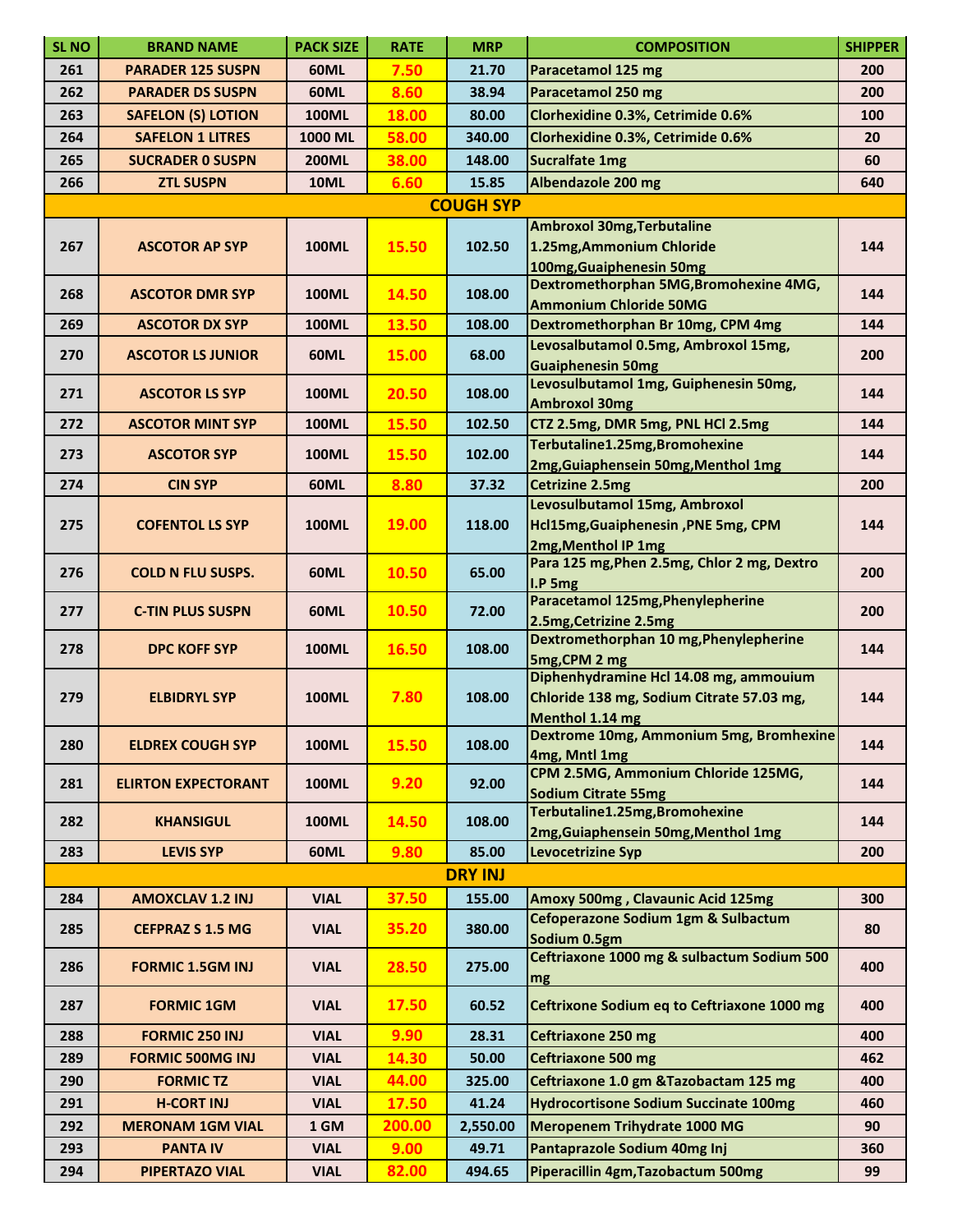| <b>SL NO</b>    | <b>BRAND NAME</b>                        | <b>PACK SIZE</b> | <b>RATE</b> | <b>MRP</b>       | <b>COMPOSITION</b>                                                                                                                                                       | <b>SHIPPER</b> |  |  |
|-----------------|------------------------------------------|------------------|-------------|------------------|--------------------------------------------------------------------------------------------------------------------------------------------------------------------------|----------------|--|--|
| <b>AMPOULES</b> |                                          |                  |             |                  |                                                                                                                                                                          |                |  |  |
| 295             | <b>CITICOL INJ</b>                       | 30X5X2ML         | 18.00       | 310.00           | <b>Citicolin 250mg</b>                                                                                                                                                   | 390            |  |  |
| 296             | <b>DD 100 INJ</b>                        | 2ML              | 20.00       | 340.00           | <b>Nandrolone Deconate 100mg</b>                                                                                                                                         | 400            |  |  |
| 297             | <b>DD 25</b>                             | 10X1             | 9.00        | 210.00           | <b>Nandrolone Decanoate 25 mg</b>                                                                                                                                        | 48             |  |  |
| 298             | <b>DD 50 INJ</b>                         | 10X1             | 12.20       | 325.00           | Nandrolone Decanoate 50 mg                                                                                                                                               | 48             |  |  |
| 299             | <b>DITRIN INJ</b>                        | <b>50X2 ML</b>   | 3.00        | 24.00            | <b>Drotaverin Inj</b>                                                                                                                                                    | 32             |  |  |
| 300             | <b>FERIM INJ</b>                         | <b>20X5ML</b>    | 22.00       | 325.00           | <b>Iron Sucrose 20 MG</b>                                                                                                                                                | 21             |  |  |
| 301             | <b>METHYNERVE OD INJ</b>                 | <b>10X2ML</b>    | 10.00       | 160.00           | Mecobalamin 1500 mcg, Alpha Lipoic Acid 100<br>mg, Thiamine Mononitrate 10 mg, Pyridoxine<br>HCl 3 mg, Folic Acid 1.5 mg Approved colours<br>used in the capsule shells. | 50             |  |  |
| 302             | <b>ONET AMP</b>                          | <b>50X2 ML</b>   | 2.20        | 12.24            | <b>Ondansetron Hcl 2 mg</b>                                                                                                                                              | 32             |  |  |
| 303             | <b>PIROXEL INJ</b>                       | <b>50X2 ML</b>   | 2.70        | 48.00            | Piroxicam 20mg (Each ml)                                                                                                                                                 | 32             |  |  |
| 304             | <b>TRAXANEL INJ</b>                      | <b>14X5X5ML</b>  | 9.50        | 0.00             |                                                                                                                                                                          | $\mathbf{1}$   |  |  |
| 305             | <b>TRIMACORT 40</b>                      | 1ML              | 12.70       | 0.00             | Triamcinolone Acetonide 40mg.                                                                                                                                            | 900            |  |  |
| 306             | <b>VOVO AQ INJ</b>                       | <b>50X1ML</b>    | 2.20        | 24.00            | <b>Diclofenac Sodium 75mg</b>                                                                                                                                            | 50             |  |  |
|                 |                                          |                  |             | <b>OINTMENTS</b> |                                                                                                                                                                          |                |  |  |
| 307             | A D BABY OIL (L)                         | <b>170ML</b>     | 50.00       | 303.00           |                                                                                                                                                                          | 60             |  |  |
| 308             | A D BABY OIL (S)                         | <b>100ML</b>     | 28.00       | 185.00           |                                                                                                                                                                          | 110            |  |  |
| 309             | <b>AM PM MOUTH WASH</b>                  | <b>100ML</b>     | 17.00       | 110.00           | <b>Chlorhexidine Mouth Wash</b>                                                                                                                                          | 144            |  |  |
| 310             | <b>BREASTXL OINT</b>                     | 100 GM           | 50.00       | 425.00           | Gmelina Arborea 150mg, Bombax Ceiba<br>50mg, Desmodium Gng 50mg, Withania<br>Somnifera 50mg, Asparagus 50mg, Pelagronium<br>1ml                                          | 112            |  |  |
| 311             | <b>CLONAZOLE LOTION</b>                  | <b>15ML</b>      | 17.00       | 60.00            | Clobetasol 0.025%, Gentamicin<br>0.1%, Miconzaole 2.0%, Zinc 3.0%                                                                                                        | 240            |  |  |
| 312             | <b>CLOTIDER DUSTING</b><br><b>POWDER</b> | <b>75GM</b>      | 28.00       | 135.00           | Clotrimazole 1% w/w                                                                                                                                                      | 80             |  |  |
| 313             | <b>DERMA 5 KT OINT *</b>                 | 15GM             | 13.50       | 85.00            | Ketoconazole 2 %, Tolnaftate 1%, Clobetasol<br>0.05%, Neomycin0.1%, Iodochorhyroxyquioline<br>1%                                                                         | 864            |  |  |
| 314             | <b>ELBIOL LOTION</b>                     | <b>100ML</b>     | 18.00       | 102.00           | Gamma Benzene Hexachloride 0.1%, Cetrimide<br>0.1%                                                                                                                       | 150            |  |  |
| 315             | <b>ELDINE OINTMENT *</b>                 | 15GM             | 9.90        | 34.35            | Povidone Iodine 5%                                                                                                                                                       | 900            |  |  |
| 316             | <b>ELSODENT</b>                          | <b>50GM</b>      | 21.00       | 98.00            | Pottasium Nitrate 5%, Sodium<br>Monoflurophosphate 0.3%, Triclosan 0.3%                                                                                                  | 144            |  |  |
| 317             | <b>ELSODENT 100GM</b>                    | <b>100 GM</b>    | 39.00       | 121.00           | Pottasium Nitrate 5%, Sodium<br>Monoflurophosphate 0.3%, Triclosan 0.3%                                                                                                  | 108            |  |  |
| 318             | <b>KETOCON ZIP SHAMPOO</b>               | <b>100ML</b>     | 60.00       | 275.00           | Ketoconazole 2%, Zinc Pyrithione (ZPTO) 1%                                                                                                                               | 50             |  |  |
| 319             | <b>LULIDER LOTION</b>                    | 15ML             | 29.00       | 106.00           | Luliconazole 1%                                                                                                                                                          | 240            |  |  |
| 320             | <b>LULIDER OINT</b>                      | 10GM             | 17.60       | 185.00           | Luliconazole 1%                                                                                                                                                          | 270            |  |  |
| 321             | <b>LULIDER OINT 20GM</b>                 | <b>20GM</b>      | 27.50       | 298.00           | Luliconazole 1%                                                                                                                                                          | 160            |  |  |
| 322             | <b>MUPIVACT OINTMENT</b>                 | 5GM              | 17.60       | 145.00           | <b>Mupirocin 2%</b>                                                                                                                                                      | 1200           |  |  |
| 323             | <b>ORASIL OINT</b>                       | 10GM             | 8.00        | 52.00            | Choline Salicylate 8.7%, Lignocaine 2%, Chloride<br>Solution 0.01%                                                                                                       | 884            |  |  |
| 324             | <b>POVIDER OINT</b>                      | 15GM             | 8.80        | 72.00            | <b>POVIDONE IODINE 10%</b>                                                                                                                                               | 864            |  |  |
| 325             | <b>POVIDER OZ OINT *</b>                 | 15GM             | 11.00       | 84.00            | Povidone-Iodine 5%, Ornidazole 1%                                                                                                                                        | 720            |  |  |
| 326             | <b>TRYODERM GM OINT</b>                  | 10GM             | 6.00        | 72.00            | Miconazole Nitrate I.P. 2.0%ww, Neomycin<br>Sulphate I.P. 0.5%ww, Fluocinolone Acetonide<br>I.P. 0.01%ww                                                                 | 1080           |  |  |